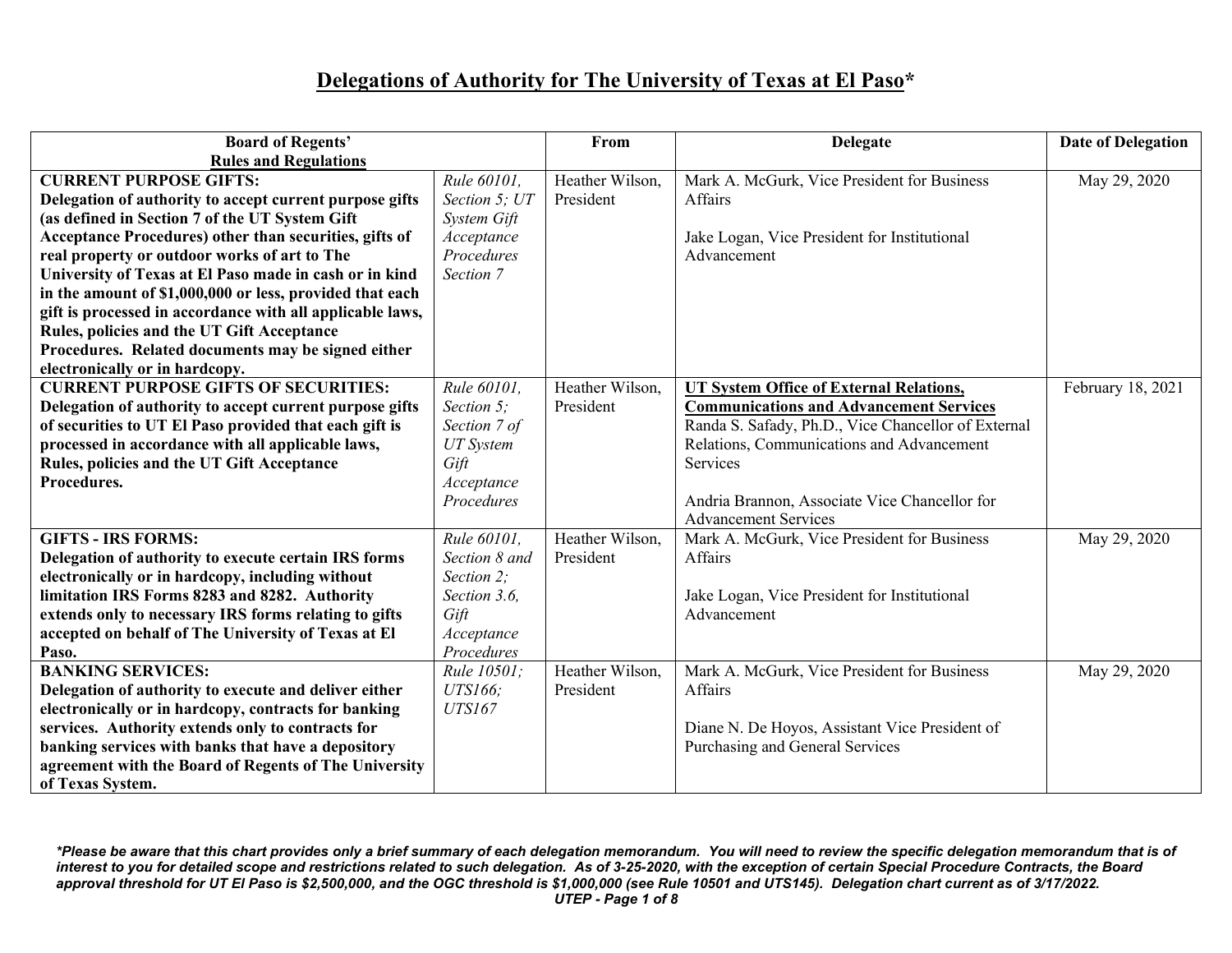| <b>Board of Regents'</b>                                   |             | From            | <b>Delegate</b>                                | <b>Date of Delegation</b> |
|------------------------------------------------------------|-------------|-----------------|------------------------------------------------|---------------------------|
| <b>Rules and Regulations</b>                               |             |                 |                                                |                           |
| <b>SPACE LEASE:</b>                                        | Rule 10501  | Heather Wilson, | Mark A. McGurk, Vice President for Business    | May 29, 2020              |
| Delegation of authority to execute and deliver             |             | President       | Affairs                                        |                           |
| electronically or in hardcopy, space lease agreements      |             |                 |                                                |                           |
| with a value of \$1,000,000 or less, for the purpose of    |             |                 | Diane N. De Hoyos, Assistant Vice President of |                           |
| leasing space for use by the institution for institutional |             |                 | Purchasing and General Services                |                           |
| purposes.                                                  |             |                 |                                                |                           |
| NEW MINOR CONSTRUCTION PROJECTS AND                        | Rule 80403; | Heather Wilson, | Mark A. McGurk, Vice President for Business    | May 29, 2020              |
| MINOR REPAIR AND REHABILITATION                            | Rule 10501  | President       | Affairs                                        |                           |
| <b>PROJECTS:</b>                                           |             |                 |                                                |                           |
| Delegation of authority to (1) appoint architects;         |             |                 | Diane De Hoyos, Assistant Vice President of    |                           |
| approve plans and construction documents; and              |             |                 | Purchasing and General Services                |                           |
| execute and deliver, electronically or in hardcopy,        |             |                 |                                                |                           |
| related contracts, agreements, guaranteed maximum          |             |                 |                                                |                           |
| price or stipulated sum proposals; and other               |             |                 |                                                |                           |
| documents, and (2) execute and deliver electronically      |             |                 |                                                |                           |
| or in hardcopy, contracts and agreements with              |             |                 |                                                |                           |
| architects, engineers, and other professional service      |             |                 |                                                |                           |
| providers, for all new minor construction projects and     |             |                 |                                                |                           |
| minor repair and rehabilitation projects with an           |             |                 |                                                |                           |
| anticipated value under \$4,000,000 which are neither      |             |                 |                                                |                           |
| debt financed or determined by the Board of Regents        |             |                 |                                                |                           |
| to be architecturally significant.                         |             |                 |                                                |                           |
| NEW CONSTRUCTION PROJECTS OF \$500,000                     | Rule 80403; | Heather Wilson, | \$500,000 or less                              | May 29, 2020              |
| OR LESS AND FOR REPAIR AND REHABILI-                       | Rule 10501  | President       | Gregory McNicol, Associate Vice President for  |                           |
| <b>TATION PROJECTS OF \$500,000 OR LESS:</b>               |             |                 | <b>Facilities Services</b>                     |                           |
| Delegation of authority to (1) appoint architects;         |             |                 |                                                |                           |
| approve plans and construction documents; and              |             |                 |                                                |                           |
| execute and deliver electronically or in hardcopy,         |             |                 |                                                |                           |
| related contracts, agreements, guaranteed maximum          |             |                 |                                                |                           |
| price or stipulated sum proposals; and other               |             |                 |                                                |                           |
| documents, and (2) execute and deliver contracts and       |             |                 |                                                |                           |
| agreements with architects, engineers, and other           |             |                 |                                                |                           |
| professional service providers, for all new construction   |             |                 |                                                |                           |
| projects of \$500,000 or less and for minor repair and     |             |                 |                                                |                           |
| rehabilitation projects of \$500,000 or less.              |             |                 |                                                |                           |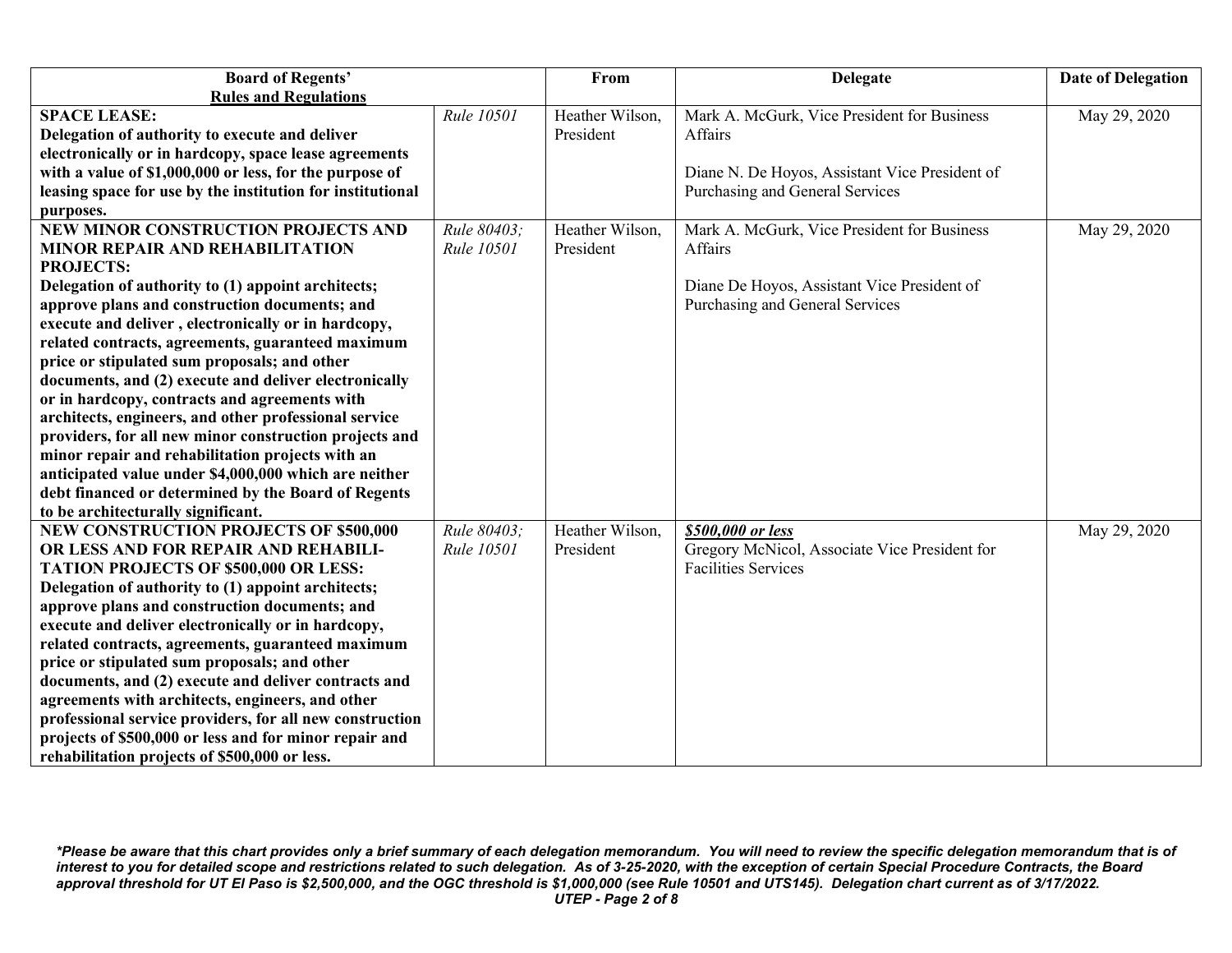| <b>Board of Regents'</b><br><b>Rules and Regulations</b>                                                                                                                                                                                                                                                                                                                                                     |            | From                         | <b>Delegate</b>                                                                                                                                                                                                                                                                                                                               | <b>Date of Delegation</b> |
|--------------------------------------------------------------------------------------------------------------------------------------------------------------------------------------------------------------------------------------------------------------------------------------------------------------------------------------------------------------------------------------------------------------|------------|------------------------------|-----------------------------------------------------------------------------------------------------------------------------------------------------------------------------------------------------------------------------------------------------------------------------------------------------------------------------------------------|---------------------------|
| <b>INTERAGENCY CONTRACTS WITH U.T.</b><br><b>INSTITUTIONS:</b><br>Delegation of authority to execute and deliver<br>electronically or hardcopy, contracts or agreements<br>with System Administration or between or among<br>institutions of U.T. System for resources or services.<br>Each such contract or agreement shall provide for the<br>recovery of the cost of services and resources<br>furnished. | Rule 10501 | Heather Wilson,<br>President | Mark A. McGurk, Vice President for Business<br>Affairs                                                                                                                                                                                                                                                                                        | May 29, 2020              |
| <b>PURCHASE ORDERS:</b><br>Delegation of authority to execute and deliver<br>electronically and in hardcopy purchase orders for the<br>routine purchase of equipment, supplies, goods, and<br>services.                                                                                                                                                                                                      | Rule 10501 | Heather Wilson,<br>President | Mark A. McGurk, Vice President for Business<br>Affairs<br>Diane N. De Hoyos, Assistant Vice President of<br>Purchasing and General Services<br>Benjamin A. Alvarez, Director of Purchasing and<br><b>General Services</b><br>Erika D. Rosales, Director of Purchasing and General<br>Services<br><b>Procurement Analysts</b><br><b>Buyers</b> | July 9, 2020              |
| <b>CONTRACTS:</b><br>Delegation of authority to execute and deliver<br>contracts electronically or hardcopy, of any kind or<br>nature, including contracts for the purchase of<br>equipment, supplies, goods, and services, but not<br>including contracts for consulting services for more<br>than \$250,000.                                                                                               | Rule 10501 | Heather Wilson,<br>President | Mark A. McGurk, Vice President for Business<br>Affairs<br>Diane N. De Hoyos, Assistant Vice President of<br>Purchasing and General Services                                                                                                                                                                                                   | May 29, 2020              |
| <b>CONTRACTS:</b><br>Delegation of authority to execute and deliver<br>contracts electronically or in hardcopy, of any kind or<br>nature, including contracts for the purchase of<br>equipment, supplies, goods, and services, but not<br>including contracts for consulting services, of up to<br>\$100,000.                                                                                                | Rule 10501 | Heather Wilson,<br>President | <b>Up to \$100,000</b><br>Benjamin A. Alvarez, Director of Purchasing and<br><b>General Services</b><br>Erika D. Rosales, Director of Purchasing and General<br>Services                                                                                                                                                                      | May 29, 2020              |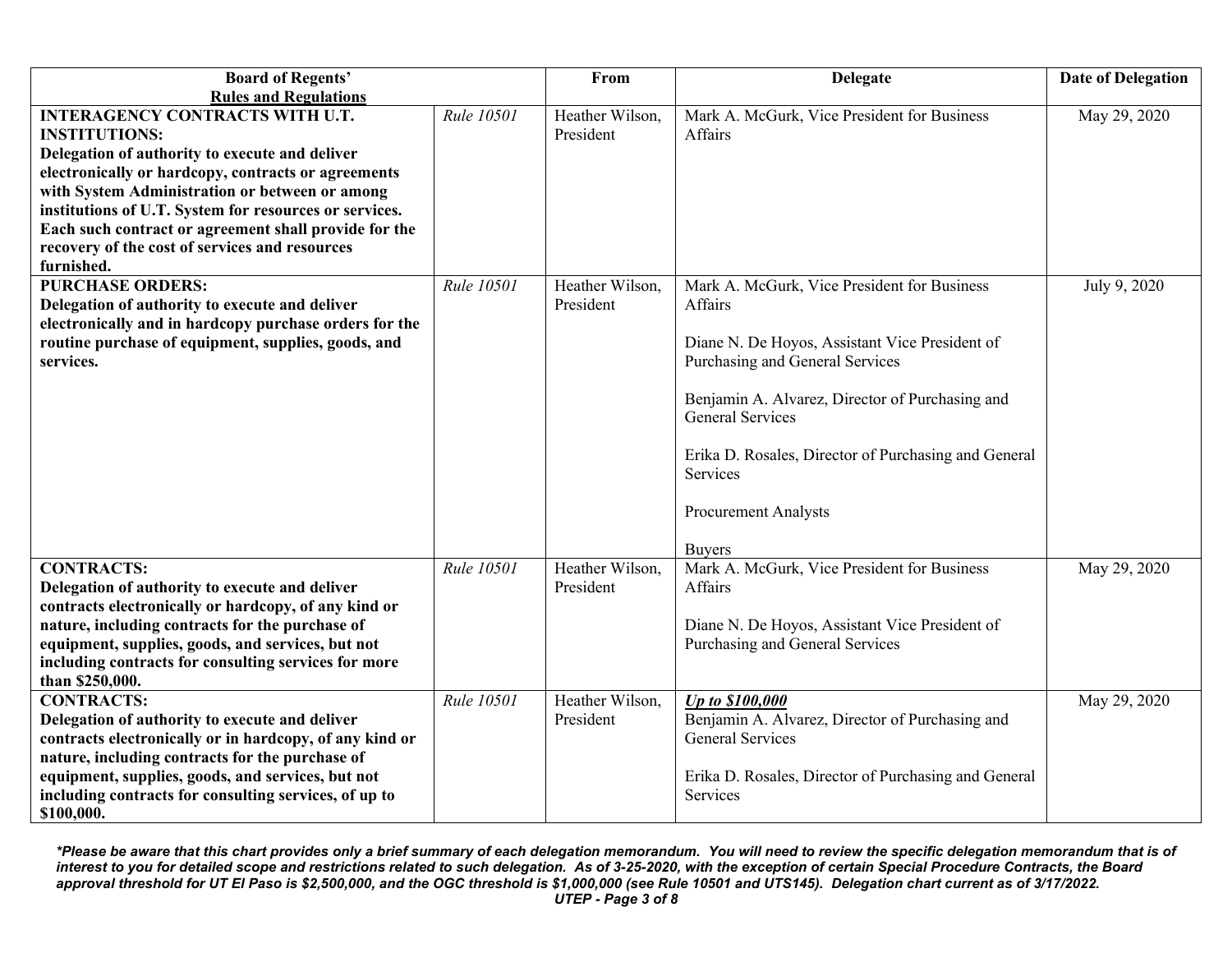| <b>Board of Regents'</b>                                   |                   | From            | <b>Delegate</b>                                     | <b>Date of Delegation</b> |
|------------------------------------------------------------|-------------------|-----------------|-----------------------------------------------------|---------------------------|
| <b>Rules and Regulations</b>                               |                   |                 |                                                     |                           |
| <b>AGREEMENTS WITH CORPORATE SPONSORS</b>                  | Rule 10501;       | Heather Wilson, | \$500,000 or less                                   | May 29, 2020              |
| AND AGREEMENTS THAT GRANT AN INTEREST                      | Rule 90101.       | President       | Roberto Osegueda, Vice President for Research       |                           |
| IN INTELLECTUAL PROPERTY:                                  | Sections 15.1     |                 |                                                     |                           |
| Delegation of authority to execute and deliver             | & 15.3            |                 |                                                     |                           |
| electronically or hardcopy, agreements granting an         |                   |                 |                                                     |                           |
| interest in intellectual property up to \$500,000 or less. |                   |                 |                                                     |                           |
| Delegation also covers typical option and license          |                   |                 |                                                     |                           |
| agreements and research contracts with corporate           |                   |                 |                                                     |                           |
| sponsors, as well as non-disclosure agreements and         |                   |                 |                                                     |                           |
| material transfer agreements.                              |                   |                 |                                                     |                           |
| STATE, FEDERAL CONTRACTS OR PROPOSALS                      | Rule 10501        | Heather Wilson, | Mark A. McGurk, Vice President for Business         | May 29, 2020              |
| <b>FOR SPONSORED RESEARCH:</b>                             |                   | President       | Affairs                                             |                           |
| Delegation of authority to execute and deliver             |                   |                 |                                                     |                           |
| electronically or in hardcopy, state, federal and other    |                   |                 | Roberto Osegueda, Vice President for Research       |                           |
| contracts or proposals for sponsored research.             |                   |                 |                                                     |                           |
|                                                            |                   |                 | Stephen Aley, Associate Vice President for Research |                           |
| <b>SPONSORED PROJECTS - SUBMIT PROPOSALS</b>               | <b>Rule 10501</b> | Heather Wilson, | Manuela Dokie, Assistant Vice President of Research | May 29, 2020              |
| AND EXECUTE CONTRACTS IN ELECTRONIC                        |                   | President       | and Compliance                                      |                           |
| <b>FORMAT:</b>                                             |                   |                 |                                                     |                           |
| Delegation of authority to submit proposals and            |                   |                 | Sona Kumar, Research Administration Manager         |                           |
| execute contracts in electronic format for sponsored       |                   |                 |                                                     |                           |
| projects through the Grant.gov electronic process.         |                   |                 | <b>Research Administrators</b>                      |                           |
| <b>DESIGN DEVELOPMENT:</b>                                 | Rule 80404,       | Heather Wilson, | Mark A. McGurk, Vice President for Business         | May 29, 2020              |
| Delegation to execute design development approvals         | Section 4.1       | President       | Affairs                                             |                           |
| electronically or in hardcopy, and authorize               |                   |                 |                                                     |                           |
| expenditure of appropriated funds for institutionally      |                   |                 |                                                     |                           |
| managed, major repair and rehabilitation projects.         |                   |                 |                                                     |                           |
| SPECIAL EVENT CONTRACT AMENDMENTS:                         | Rule 10501        | Heather Wilson, | \$50,000 or less                                    | September 2, 2020         |
| Delegation of authority to execute and deliver,            |                   | President       | Mark A. McGurk, Vice President for Business         |                           |
| electronically or in hardcopy, special event contract      |                   |                 | Affairs                                             |                           |
| amendments with a value of \$50,000 or less on event       |                   |                 |                                                     |                           |
| day during settlement only, for the purpose of             |                   |                 | Jorge Vazquez, Executive Director Office of Special |                           |
| adjusting the initial contract terms due to unforeseen     |                   |                 | Events                                              |                           |
| circumstances or to ensure a fair settlement agreeable     |                   |                 |                                                     |                           |
| to both parties.                                           |                   |                 |                                                     |                           |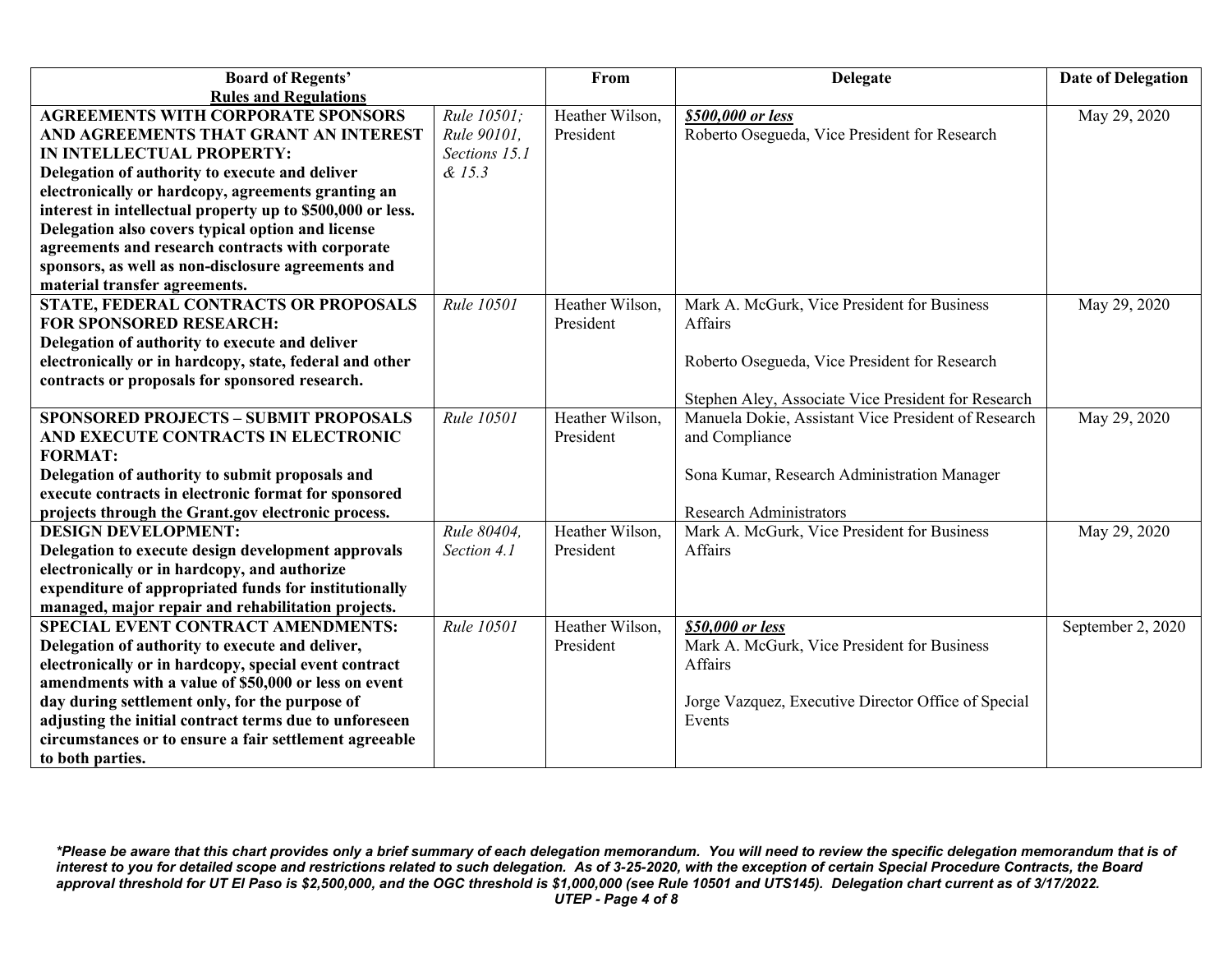| <b>Board of Regents'</b>                                  |             | From            | <b>Delegate</b>                                     | <b>Date of Delegation</b> |
|-----------------------------------------------------------|-------------|-----------------|-----------------------------------------------------|---------------------------|
| <b>Rules and Regulations</b>                              |             |                 |                                                     |                           |
| STUDENT AFFAIRS ENTERTAINMENT                             | Rule 10501  | Heather Wilson, | \$1,000 or less                                     | May 29, 2020              |
| <b>CONTRACTS:</b>                                         |             | President       | Gary Edens, Vice President for Student Affairs      |                           |
| Delegation of authority to execute and deliver            |             |                 |                                                     |                           |
| electronically or in hardcopy, Student Affairs            |             |                 | Catie McCorry Andalis, Associate Vice President &   |                           |
| entertainment contracts of \$1,000 or less.               |             |                 | Dean of Students                                    |                           |
| <b>COURTESY CAR AGREEMENTS:</b>                           | Rule 10501  | Heather Wilson. | James Senter, Athletics Director                    | May 29, 2020              |
| Delegation of authority to execute and deliver            |             | President       |                                                     |                           |
| electronically or hardcopy, courtesy car agreements       |             |                 |                                                     |                           |
| for use by the Athletics Department staff.                |             |                 |                                                     |                           |
| PHASED RETIREMENT AGREEMENTS:                             | Rule 30202, | Heather Wilson, | Mark A. McGurk, Vice President for Business         | May 29, 2020              |
| Delegation of authority to execute and deliver            | Section 1   | President       | Affairs                                             |                           |
| electronically or hardcopy, phased retirement             |             |                 |                                                     |                           |
| agreements with faculty members.                          |             |                 |                                                     |                           |
| <b>ATHLETIC CONTEST AGREEMENTS:</b>                       | Rule 10501  | Heather Wilson, | \$50,000 or less                                    | May 29, 2020              |
| Delegation of authority to execute and deliver            |             | President       | James Senter, Athletics Director                    |                           |
| electronically or hardcopy, athletic contest agreements   |             |                 |                                                     |                           |
| for individual athletic contests of \$50,000 or less. The |             |                 |                                                     |                           |
| total value of each athletic contest agreement shall be   |             |                 |                                                     |                           |
| determined by all financial components of the             |             |                 |                                                     |                           |
| agreement, including, but not limited to, game            |             |                 |                                                     |                           |
| guarantees, entry fees, cancellation or forfeiture fees,  |             |                 |                                                     |                           |
| hotel rooms and meals provided, complimentary             |             |                 |                                                     |                           |
| tickets issued and visiting team travel expenses.         |             |                 |                                                     |                           |
| <b>EDUCATIONAL AFFILIATION AGREEMENTS:</b>                | Rule 10501  | Heather Wilson. | John Eiebe, Provost and Vice President for Academic | May 29, 2020              |
| Delegation of authority to execute and deliver            |             | President       | Affairs                                             |                           |
| electronically or in hardcopy, educational affiliation    |             |                 |                                                     |                           |
| agreements.                                               |             |                 |                                                     |                           |
| <b>EDUCATIONAL AFFILIATION AGREEMENTS RE</b>              | Rule 10501  | Heather Wilson, | Roberto Osegueda, Vice President for Research       | June 8, 2020              |
| <b>CLINICAL/PRACTICUM AGREEMENTS:</b>                     |             | President       |                                                     |                           |
| Delegation of authority to execute and deliver            |             |                 | John Wiebe, Provost and Vice President for          |                           |
| electronically or hardcopy, education affiliation         |             |                 | Academic Affairs                                    |                           |
| agreements relating to clinical/practicum agreements.     |             |                 |                                                     |                           |
|                                                           |             |                 | Stephen Aley, Associate Vice President for Research |                           |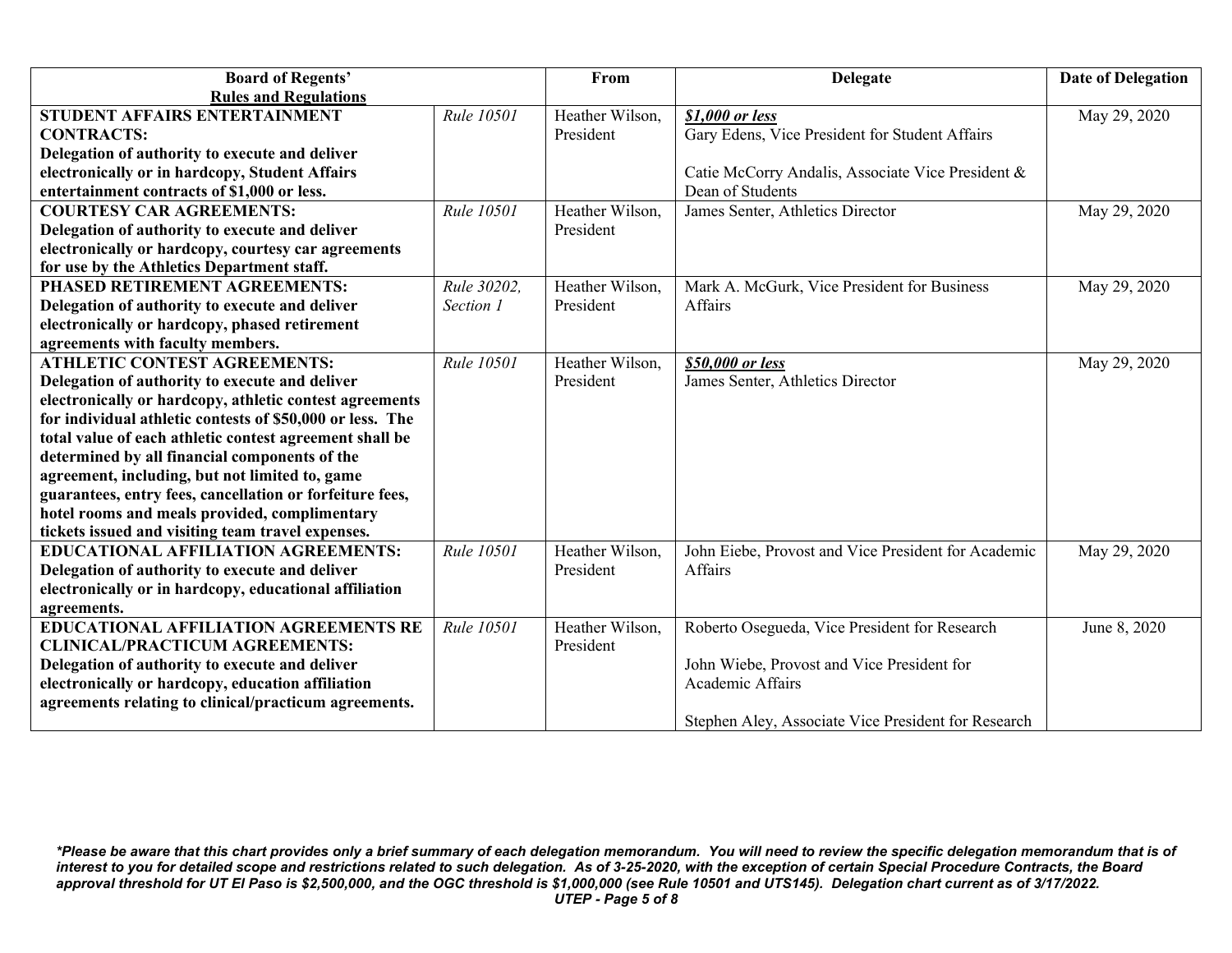| <b>Board of Regents'</b>                                |             | From                    | <b>Delegate</b>                                                             | <b>Date of Delegation</b> |  |
|---------------------------------------------------------|-------------|-------------------------|-----------------------------------------------------------------------------|---------------------------|--|
| <b>Rules and Regulations</b>                            |             |                         |                                                                             |                           |  |
| <b>HOTEL SERVICES CONTRACTS:</b>                        | Rule 10501  | Heather Wilson,         | \$10,000 or less                                                            | May 29, 2020              |  |
| Delegation of authority to execute and deliver          |             | President               | Alberto Lopez, Assistant Vice President for                                 |                           |  |
| electronically or in hardcopy, contracts for hotel      |             |                         | <b>University Relations</b>                                                 |                           |  |
| services of \$10,000 or less. Authority extends only to |             |                         |                                                                             |                           |  |
| contracts for hotel services including guest and        |             |                         |                                                                             |                           |  |
| conference room rentals and related support services    |             |                         |                                                                             |                           |  |
| such as catering and audio visual services required to  |             |                         |                                                                             |                           |  |
| support the event and provided by the hotel.            |             |                         |                                                                             |                           |  |
| <b>CHALLENGE COURSE AGREEMENTS:</b>                     | Rule 10501  | Heather Wilson.         | Gary Edens, Vice President for Student Affairs                              | May 29, 2020              |  |
| Delegation of authority to execute and deliver          |             | President               |                                                                             |                           |  |
| electronically or in hardcopy, contracts for use of the |             |                         | Catie McCorry Andalis, Associate Vice President &                           |                           |  |
| University challenge course.                            |             |                         | Dean of Students                                                            |                           |  |
| <b>SEISMIC IMAGING STUDIES CONTRACTS:</b>               | Rule 10501  | Heather Wilson,         | James Kubicki, Chair, Geological Sciences                                   | June 8, 2020              |  |
| Delegation of authority to execute and deliver          |             | President               |                                                                             |                           |  |
| electronically or hardcopy, Seismic Imaging Studies     |             |                         | Galen Kaip, Director, Seismic Source Facility                               |                           |  |
| Contracts with Consideration not to exceed \$5,000 per  |             |                         |                                                                             |                           |  |
| Shot Hole and not to exceed two (2) Shot Holes per      |             |                         |                                                                             |                           |  |
| <b>Property; and Seismic Imaging Studies Contracts</b>  |             |                         |                                                                             |                           |  |
| without Consideration. Delegation only valid for        |             |                         |                                                                             |                           |  |
| unmodified contract templates provided by University    |             |                         |                                                                             |                           |  |
| legal counsel.                                          |             |                         |                                                                             |                           |  |
| <b>VOLUNTEER EXPERIENCE AGREEMENTS:</b>                 | Rule 10501  | Heather Wilson,         | Gary Edens, Vice President for Student Affairs                              | May 29, 2020              |  |
| Delegation of authority to execute and deliver          |             | President               |                                                                             |                           |  |
| electronically or in hardcopy, volunteer experience     |             |                         | Catie McCorry Andalis, Associate Vice President &                           |                           |  |
| agreements and amendments.                              |             |                         | Dean of Students                                                            |                           |  |
|                                                         |             |                         |                                                                             |                           |  |
|                                                         |             |                         |                                                                             |                           |  |
|                                                         |             |                         | DELEGATIONS OF AUTHORITY FROM THE UNIVERSITY OF TEXAS SYSTEM ADMINISTRATION |                           |  |
| TO THE UNIVERSITY OF TEXAS AT EL PASO                   |             |                         |                                                                             |                           |  |
| <b>HOLIDAY SCHEDULE:</b>                                | Rule 30201, | Jonathan Pruitt,        | Presidents, The University of Texas                                         | September 1, 2010         |  |
| Delegation of authority to approve annually the         | Section 1   | <b>Executive Vice</b>   |                                                                             | (cont.                    |  |
| holiday schedule for the respective institutions.       |             | Chancellor for          |                                                                             | March 1, 2022)            |  |
|                                                         |             | <b>Business Affairs</b> |                                                                             |                           |  |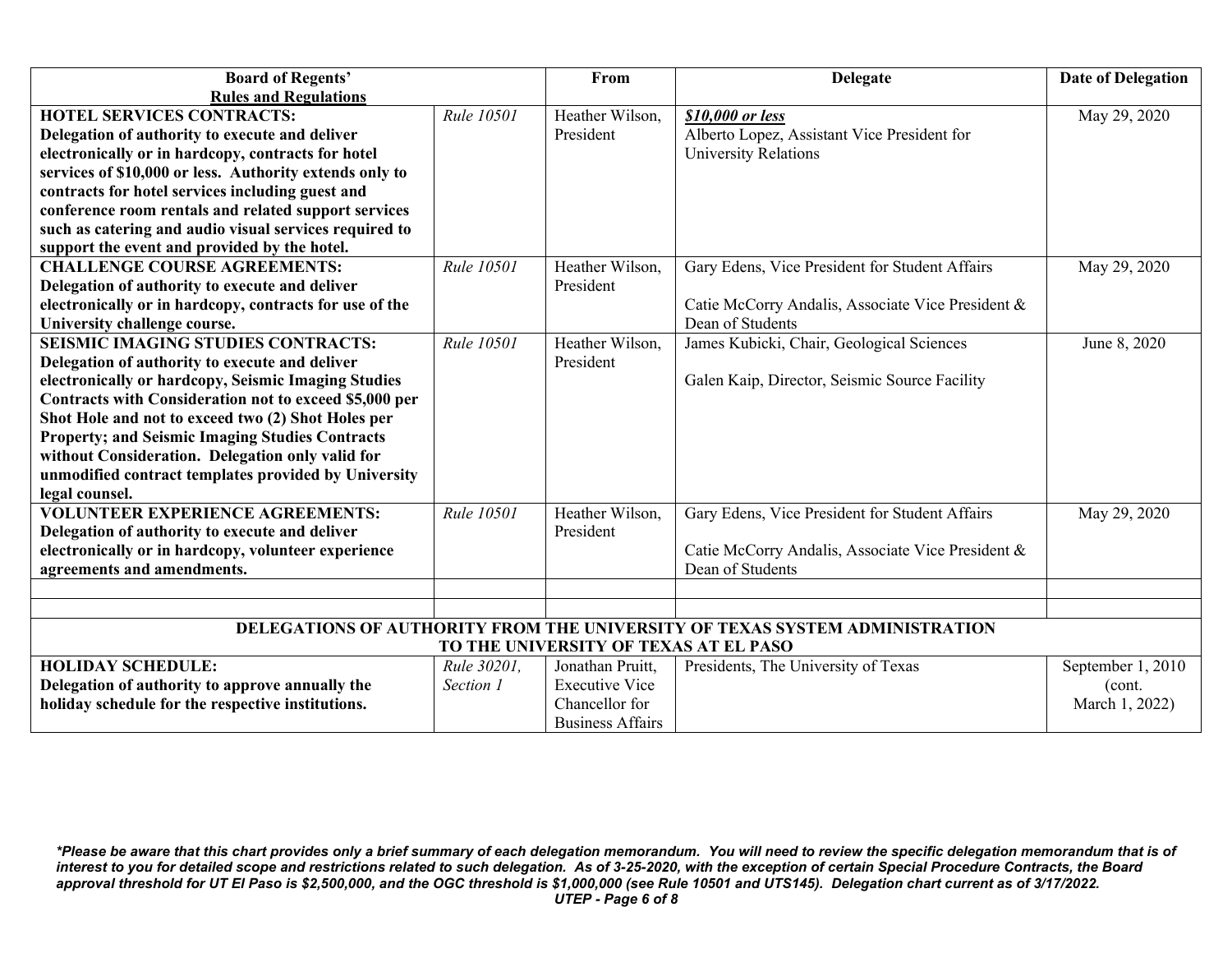| <b>Board of Regents'</b>                                  |                 | From                    | <b>Delegate</b>                       | <b>Date of Delegation</b> |
|-----------------------------------------------------------|-----------------|-------------------------|---------------------------------------|---------------------------|
| <b>Rules and Regulations</b>                              |                 |                         |                                       |                           |
| <b>LANDLORD'S OR LICENSOR'S CONSENT TO</b>                | Rule 70301,     | Jonathan Pruitt,        | Chief Business Officer, U. T. El Paso | September 15, 2020        |
| <b>MODIFICATION OF EXISTING</b>                           | Section $4.3$ ; | <b>Executive Vice</b>   |                                       | (cont.)                   |
| TELECOMMUNICATIONS EQUIPMENT NOT                          | Rule 10501;     | Chancellor for          |                                       | March 1, 2022)            |
| <b>INVOLVING THE ADDITION OF EQUIPMENT:</b>               | UTS 126;        | <b>Business Affairs</b> |                                       |                           |
| Delegation of authority to execute and deliver Landlord's | Article III,    |                         |                                       |                           |
| or Licensor's Consent to Modification of Existing         | Section 51      |                         |                                       |                           |
| Telecommunications Equipment. Delegate shall use          | Texas           |                         |                                       |                           |
| without material change the template letter, in           | Constitution    |                         |                                       |                           |
| conformity with the instructions attached thereto,        |                 |                         |                                       |                           |
| currently approved by the U.T. System Office of General   |                 |                         |                                       |                           |
| Counsel (OGC), or such subsequent template letter and     |                 |                         |                                       |                           |
| accompanying instructions that may be approved by         |                 |                         |                                       |                           |
| OGC.                                                      |                 |                         |                                       |                           |
|                                                           |                 |                         |                                       |                           |
| This delegation is expressly limited to the consent to    |                 |                         |                                       |                           |
| modify existing telecommunications equipment not          |                 |                         |                                       |                           |
| involving the addition of equipment.                      |                 |                         |                                       |                           |
| <b>CAMPUS LEASES - UT EL PASO:</b>                        | Rule 70301;     | Jonathan Pruitt,        | Chief Business Officer, U. T. El Paso | September 15, 2020        |
| Delegation of authority to execute and deliver campus     | Rule 10501;     | <b>Executive Vice</b>   |                                       | (cont.)                   |
| office leases. (See delegation memo for defined terms,    | UTS 126;        | Chancellor for          |                                       | March 1, 2022)            |
| conditions and limitations.)                              | Article III,    | <b>Business Affairs</b> |                                       |                           |
|                                                           | Section 51      |                         |                                       |                           |
|                                                           | Texas           |                         |                                       |                           |
|                                                           | Constitution    |                         |                                       |                           |